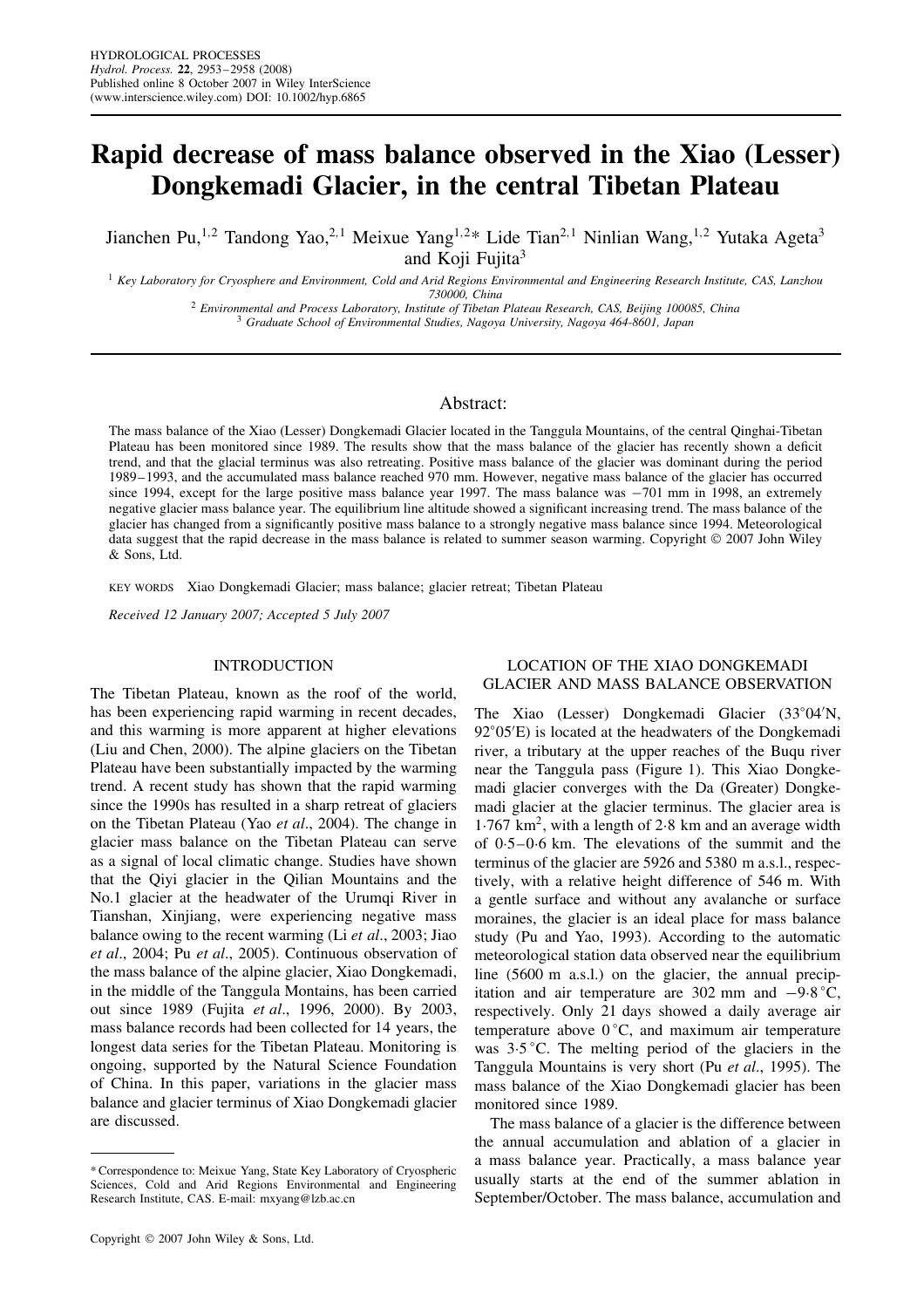

Figure 1. Geographical location of the Xiao Dongkemadi glacier. D in left upper figure refers to the Dongkemadi glaciers (Xiao Dongkemadi (XD) and Da Dongkemadi (DD) glaciers) in left lower figure. The right figure shows the Xiao Dongkemadi (XD) glacier with the stake sites (black circle) and snow pits (square). Note that the stake sites also serve as snow pits in the field

ablation of Xiao Dongkemadi glacier were measured by the stake method once or twice a year. In total, 25 stakes were set up on the glacier surface along 12 arrays covering both the accumulation and ablation area (Figure 1). The net ablation was acquired by measuring the stake heights and the firn pits in the glacial ablation zone. The net accumulation was obtained by measuring the snow-pit in the accumulation zone. At each site, the measured items include the stake height over the glacier surface, firn layer thickness and density, thickness of superimposed ice, and structure of snow-pit profiles.

Using the measured data at each stake site on the glacier surface, the annual net mass balance at each measuring site can be calculated. The mass balance b is obtained as:

$$
b = \Delta F \rho_F + \Delta I \rho_I \tag{1}
$$

where  $\Delta F$  and  $\Delta I$  are the thickness change of the firn and ice, respectively; and  $\rho_F$  and  $\rho_I$  are the firn density and ice density, respectively.

The calculated mass balance results at each stake site were labelled on the glacier map. Then the contour map of glacial accumulation and ablation were drawn on the map. Based on the mass balance contour map, the equilibrium line was drawn. The accumulation or ablation areas between two adjacent isoline intervals were estimated. Then the net glacial accumulation, net glacial ablation and mass balance of the whole glacier were calculated from:

$$
B = C + A = \sum S_{cn} C_n + \sum S_{an} \alpha_n \tag{2}
$$

where C and A denote the whole net accumulation and net ablation on the glacier;  $S_{cn}$  and  $S_{an}$  are the areas between adjacent isoline intervals in the accumulation and ablation areas;  $C_n$  and  $\alpha_n$  are the averages of mass balance in the accumulation and ablation areas.

The surface of Xiao Dongkemadi glacier is relatively flat, with a fairly gentle slope from the terminus to summit. The distribution of the mass balance with elevation is relatively regular. Here we used the contour interval area to calculate the total mass balance of the Xiao Dongkemadi glacier. The changes of glacier terminus were determined by measuring the position of the glacier tongue, usually twice a year. Markers were placed in front of the glacier, and each time, the distance was measured between the markers (large boulders) and the glacier tongue. The movement of the glacier was estimated by calculating the average distance changes.

### *Annual variation of mass balance*

Figure 2b shows mass balance fluctuations of the Xiao Dongkemadi glacier over the past 14 years (1989–2002). The annual mass balance varies significantly from a maximum of 525 mm water equivalent (1988/1989) to minimum of  $-701$  mm water equivalent (1997/1998). The mass balance was positive in the first 5 years, followed by substantial negative mass balances (except for 1996/1997). Figure 2b also shows the mass balance trend at the Xiao Dongkemadi glacier, indicating a decrease of about 50 $\cdot$ 1 mm per year over the 14 years ( $P < 0.1$ ). Glacier No.1, Tien Shan, also experienced a mass balance decreasing trend over the past two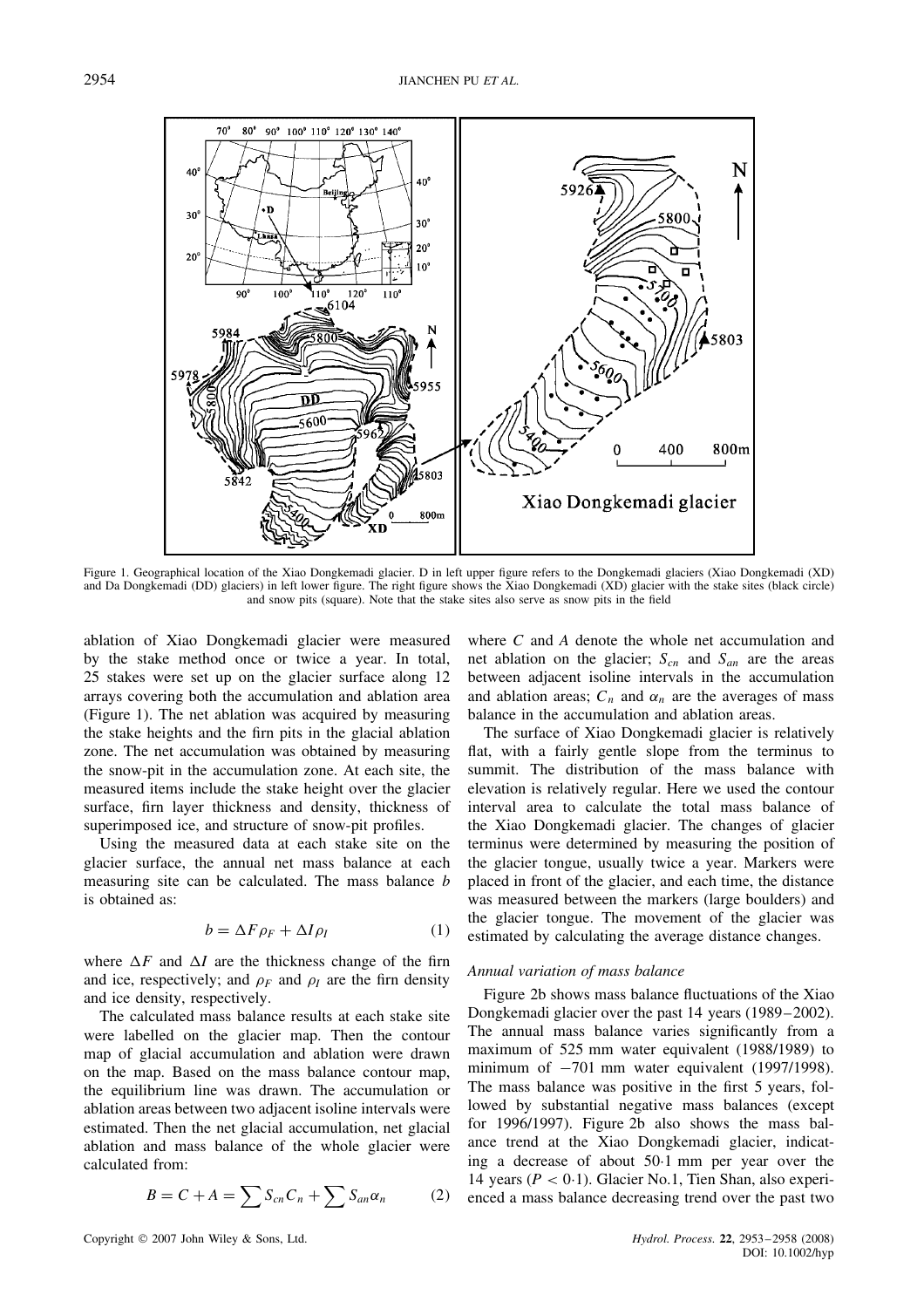

Figure 2. Annual variations of mass balance and its trend observed in Glacier No.1, Tienshan (a) (after Wang *et al*., 2004), annual variations of mass balance and its trend (b), the accumulative mass balance (c) and the equilibrium line altitude (d) observed in the Xiao Dongkemadi glacier, central Tibetan Plateau. The significant level of the linear trend is <10% for Xiao Dokemadi glacier mass balance and <1% for Glacier No.1, Tien Shan. Note that the sample size for statistics here is different from Wang *et al*. (2004)

decades  $(P < 0.1)$  (Wang *et al.*, 2004), and the decreasing trend has become more significant recently ( $P < 0.01$ , Figure 2a). The accumulated mass balance (Figure 2c) during the first 5 years was 970.7 mm of water equivalent, corresponding to a glacier surface increase of 1.08 m (assuming an ice density of about 0.9 g  $cm^{-3}$ ) on average (Pu *et al*., 1996). From 1994 on, the glacier mass balance was in deficit, although 1996/1997 was an exception. The 9 years' (1994–2002) accumulated mass balance was  $-3119$  mm in water equivalent, giving an average lowering of the glacier surface by about 3.5 m.

The Equilibrium Line Altitude (ELA) in the Xiao Dongkemadi glacier is shown in Figure 2d. The ELA has varied in the range 5450–5850 m a.s.l. during the past 14 years (1989–2002).



Figure 3. Glacier terminus changes of the Da Dongkemadi and Xiao Dongkemadi glaciers. The terminus changes are the terminal distance relative to the first observation time (June 1989 for Da Dongkema glacier and June 1992 for Xiao Dongkemadi glacier)

## ADVANCE/RETREAT OF THE GLACIER **TERMINUS**

The change of glacial accumulation or ablation results in changes in glacier movement patterns, terminal elevation, glacier area and ice reservation. Because the Xiao Dongkemadi glacier converges with the Da Dongkemadi glacier at the glacier terminus, the terminal positions of both glaciers were measured. Figure 3 shows changes in the glacial terminus for both Xiao Dongkemadi glacier and Da Dongkemadi glacier over the past 14 years. The changes in the glacier terminus for both glaciers show a similar trend. However, the changes in the Xiao Dongkemadi glacier are more marked than those in the Da Dongkemadi glacier, and probably indicate patterns to come for the larger glacier in a year or two. Compared to the year (1989 at Da Dongkemadi glacier and 1992 at Xiao Dongkemadi glacier) when monitoring the glacier terminus began, the positions of the terminus of both glaciers experienced advance during the first several years and then rapid retreat in recent years. The Da Dongkemadi glacier advanced 14 $\cdot$ 18 m from 1989 to 1992. After that, the terminus of the two glaciers remained relatively stable from 1992 to 1994. From the summer of 1994 to 2003, the two glaciers retreated significantly. The changes in glacier terminus corresponded to glacial mass balance variations.

## DISCUSSION AND CONCLUDING REMARKS

Air temperature and precipitation are the main factors controlling the glacier mass balance. Cold climate and high levels of precipitation will benefit the positive mass balance and vice versa. Previous statistical study showed that the main body of the Tibetan Plateau experienced significant warming in the 1990s (Liu and Chen, 2000; Gou *et al*., 2007). Figure 4 shows the summer (May to September) (b), annual (c), and winter (October to April) (d) temperatures over the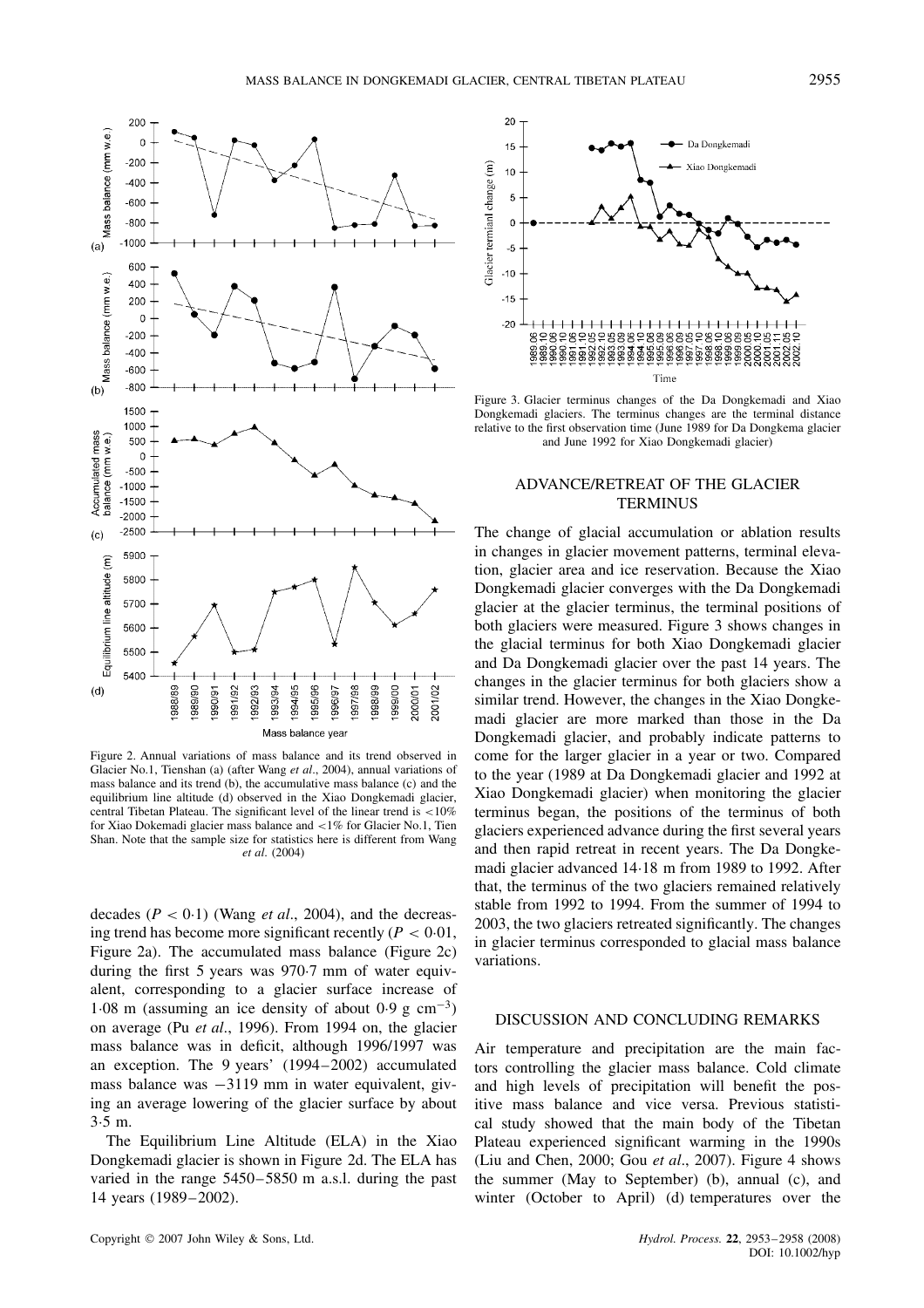

Figure 4. Mass balance and its trend (a) of the Xiao Dongkemadi glacier, summer (May to September) (b), annual mean (c) and winter (October to April) temperature (d) at Tuotuohe meteorological station. The dash-dotted straight lines are the corresponding trend lines and the linear regression equations are also shown, respectively

period 1988 to 2000 at Tuotuohe meteorological station  $(34^{\circ}13', 92^{\circ}26', 4534m)$  located to the north of the Xiao Dongkemadi glacier (Figure 1). The mean (Figure 4c) and winter (Figure 4d) temperatures experienced a very weak negative linear trend ( $y = -0.02x + 35.93$ ,  $R^2 =$ 0.024 and  $y = -0.11x + 209.34$ ,  $R^2 = 0.105$ , respectively). The summer temperature (Figure 4b) has a positive linear trend (y =  $0.067x - 130.2$ ,  $R^2 = 0.198$ ), but it is still not statistically significant. It is important to note that the sample size is just 13 (1988 to 2000). Taking account of the limited sample size, the positive linear trend is worthy of notice. The linear rates for annul mean and winter temperatures are  $-0.20 \degree C/10a$ 

and  $-1.10 \degree C/10a$ , respectively. However, the summer temperature was increasing at a linear rate of  $0.68 \degree C/10a$ , indicating warmer summers. The warmest summer was 1998 with a temperature of  $6.2^{\circ}$ C and the coldest was 1997 with a temperature of  $4.5^{\circ}$ C. The warmest winter season was 1998/1999 with a temperature of  $-8.6^{\circ}$ C and the coldest was 1999/2000 with a temperature of  $-13.8$  °C. The summer (May to September) (b), annual (c), and winter (October to April) (d) precipitation over the period 1988 to 2000 at Tuotuohe meteorological station are presented in Figure 5. The precipitation at Tuotuohe mainly occurred in the summer season, and this accounts for  $91.5\%$  of the annual total precipitation.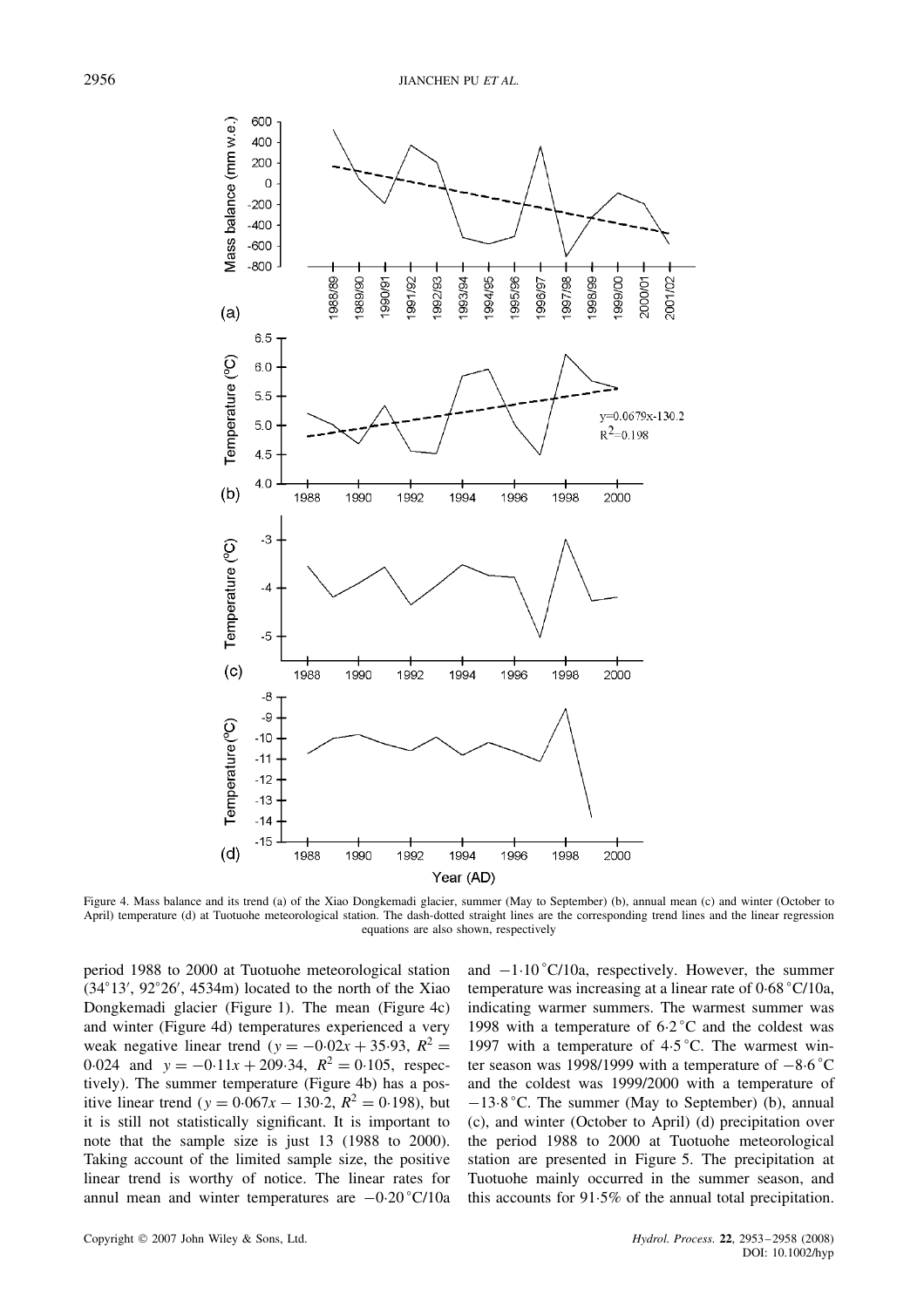

Figure 5. Mass balance (a) of the Xiao Dongkemadi glacier, summer (May to September) (b), annual mean (c) and winter (October to April) precipitation (d) at Tuotuohe meteorological station. The dash-dotted straight line is the corresponding trend line and the linear regression equation is also shown

The maximum precipitation in the summer season was 299 $-1$  mm in 2000 and the minimum precipitation in the summer season was 147.9 mm in 1994. The average summer season precipitation during 1988 to 2000 was 235.9 mm. However, maximum precipitation in the winter season was 54 $\cdot$ 1 mm in 1998/1999 and the minimum precipitation was 6.5 mm in 1991/1992. The annual average precipitation during the winter season (October to April) was 22.6 mm. The summer (Figure 5b) and annual (Figure 5c) precipitation showed a weak increasing trend (y = 4.139x – 8017,  $R^2 = 0.112$ ; y =  $6.048x - 11803$ ,  $R^2 = 0.205$ , respectively). These trends are not significant statistically. However, the winter

600

season precipitation (Figure 5d) showed a significant increasing trend (y =  $2.714x - 5388$ ,  $R^2 = 0.570$ ) with a significance level of  $P < 0.01$ . The linear increasing rate for annul, summer and winter season is 60 $-5$  mm/10a, 41 $-4$  mm/10a and 27 $-1$  mm/10a, respectively.

The sharp decrease in mass balance in 1993/1994 was related to the low precipitation and higher summer temperature in 1994 (Figure 4 and Figure 5), while the positive mass balance in 1996/1997 was well-correlated with the extremely low air temperature and reduced precipitation in 1997. Both the precipitation amount and air temperature could have affected the mass balance of